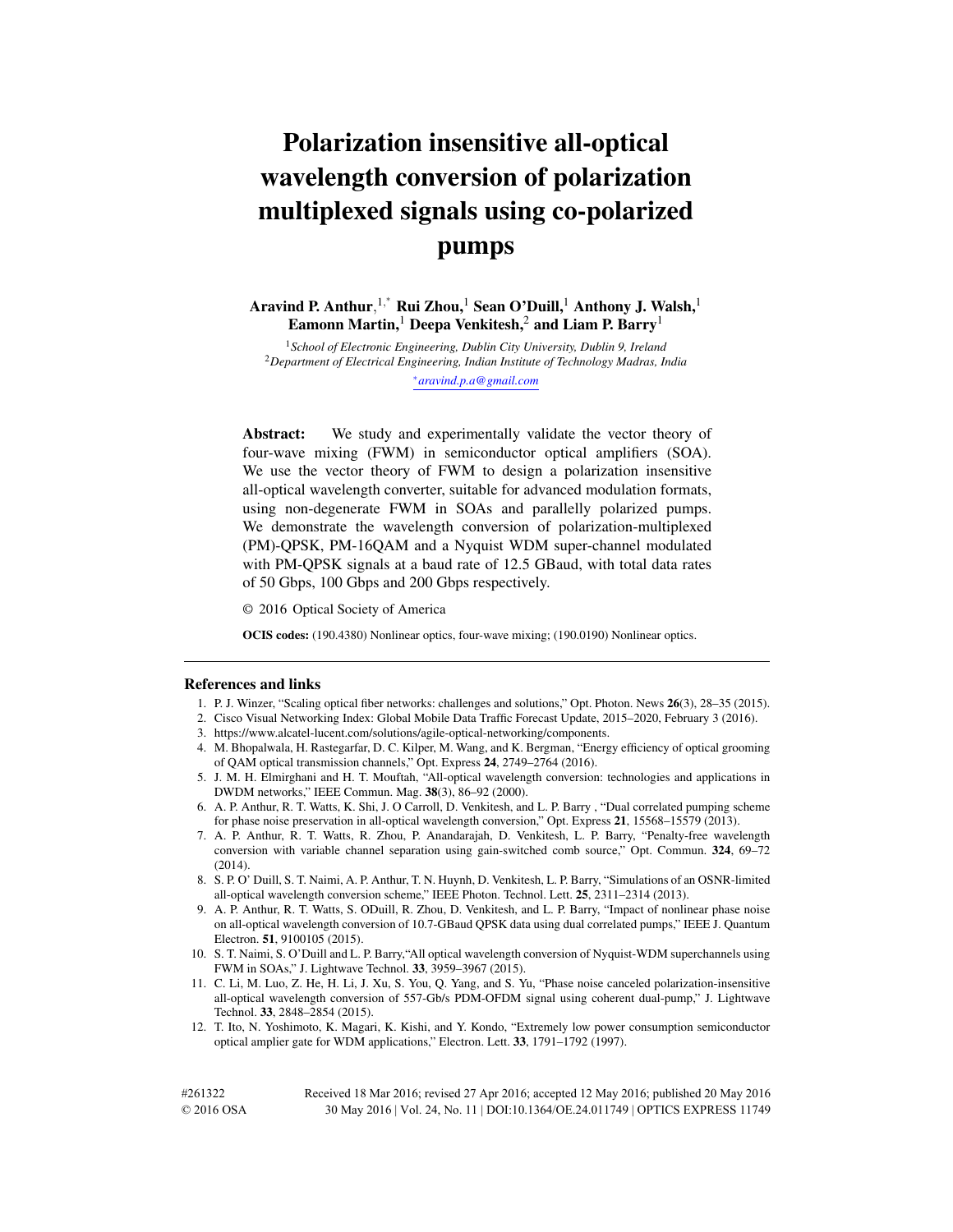- 13. G. P. Agrawal, "Population pulsations and nondegenerate four-wave mixing in semiconductor lasers and amplifiers," J. Opt. Soc. Am. B **5**, 147–159 (1988).
- 14. K. Inoue, "Polarization independent wavelength conversion using fiber four-wave mixing with two orthogonal pump lights of different frequencies," J. Lightwave Technol. **12**, 1916–1920 (1994).
- 15. H. Zhou, J. Yu, J. Tang, L. Chen, "Polarization insensitive wavelength conversion for polarization multiplexing non-return-to-zero quadrature phase shift keying signals based on four-wave mixing in a semiconductor optical amplifier using digital coherent detection," Opt. Eng. **52**, 025001 (2013).
- 16. J. Lu, Z. Dong, L. Chen, J. Yu, "Polarization insensitive wavelength conversion based on four-wave mixing for polarization multiplexing signal in high-nonlinear fiber," Opt. Commun. **282**, 1274–1280 (2009).
- 17. Q. Lin and G. P. Agrawal, "Vector theory of four-wave mixing: polarization effects in fiber-optic parametric amplifiers," J. Opt. Soc. Am. B **21**, 1216–1224 (2004).
- 18. R. Zhou,T. N. Huynh, V. Vujicic, P. M. Anandarajah, and L. P. Barry, "Phase noise analysis of injected gain switched comb source for coherent communications," Opt. Express **22**, 8120–8125 (2014).
- 19. S. P. O Duill, P. M. Anandarajah, R. Zhou and L. P. Barry, "Numerical investigation into the injection-locking phenomena of gain switched lasers for optical frequency comb generation," Appl. Phys. Lett. **106**, 211105 (2015).
- 20. P. P. Baveja, D. N. Maywar and G. P. Agrawal, "Interband four-wave mixing in semiconductor optical amplifiers with ASE-enhanced gain recovery," IEEE J. Sel. Top. Quantum Electron. **8**, 899–908 (2012).
- 21. K. Kikuchi, "Performance analyses of polarization demultiplexing based on constant-modulus algorithm in digital coherent optical receivers," Opt. Express **19**, 9868–9980 (2011).
- 22. A. Leven, N. Kaneda and Y. Chen, "A real-time CMA-based 10 Gb/s polarization demultiplexing coherent receiver implemented in an FPGA," in Proceedings of OFC/NFOEC (2008), paper OTuO2.
- 23. Y. Mori, C. Zhang, K. Igarashi, K. Katoh, and K. Kikuchi, "Unrepeated 200-km transmission of 40-Gbit/s 16- QAM signals using digital coherent receiver, Opt. Express **17**, 1435–1441 (2009).
- 24. T. N. Huynh, F. Smyth, L. Nguyen, and L. P. Barry, "Effects of phase noise of monolithic tunable laser on coherent communication systems," Opt. Express **20**, B244–B249 (2012).
- 25. B. Filion, An. T. Nguyen, L. A. Rusch and S. LaRochelle, "Digital post-compensation of nonlinear distortions in wavelength conversion based on four-wave mixing in a semiconductor optical amplifier," J. Lightwave Technol. **33**, 3254–3264 (2015).
- 26. J. Gong, J. Xu, M. Luo, X. Li, Y. Qiu, Q. Yang, X. Zhang, and S. Yu, "All-optical wavelength conversion for mode division multiplexed superchannels," Opt. Express **24**, 8926–8939 (2016).

## **1. Introduction**

Cloud computing, Internet of Things and video streaming will be driving the bandwidth requirements in the access, metro and long haul optical communication links higher [1]. As per the Cisco virtual mobile forecast, the amount of mobile generated traffic of communication networks is exponentially increasing, with the number of mobile devices connected to the internet exceeding the total world population [2]. In order to address these bandwidth requirements, the fiber connectivity will move closer to the end-user thereby increasing the back-haul traffic proportionately. In such an increasingly complex network, it will be difficult to maintain the wavelength continuity from end to end, especially when there are multipledegree reconfigurable optical add-drop multiplexer (ROADM) nodes enroute [3]. Thus, agility in the network has become essential and a significant amount of research is focussing on network function virtualization and software defined networking. However, a proportionate amount of research is not yet seen in bringing the agility in the physical layer hardware, such as all-optical wavelength conversion which is presently carried out in the electrical domain. When the modulation formats are becoming more complex and superchannel (and flex-grid) systems are being deployed, performing wavelength conversion processes in the electrical layer become extremely inefficient and power consuming because the number of detectors and lasers increases proportionally with the number of subchannels [4]. At the same time, there have been demonstrations of all-optical wavelength conversion in the research laboratories, mostly using nonlinear processes in active and passive media, with four-wave mixing (FWM) being the most attractive technology [5].

We have recently proposed and demonstrated dual-correlated pumping schemes that avoid phase noise transfer from the mixing pumps to the wavelength converted signals (idlers) [6–10]. There have been many studies and demonstrations of the wavelength conversion of polarization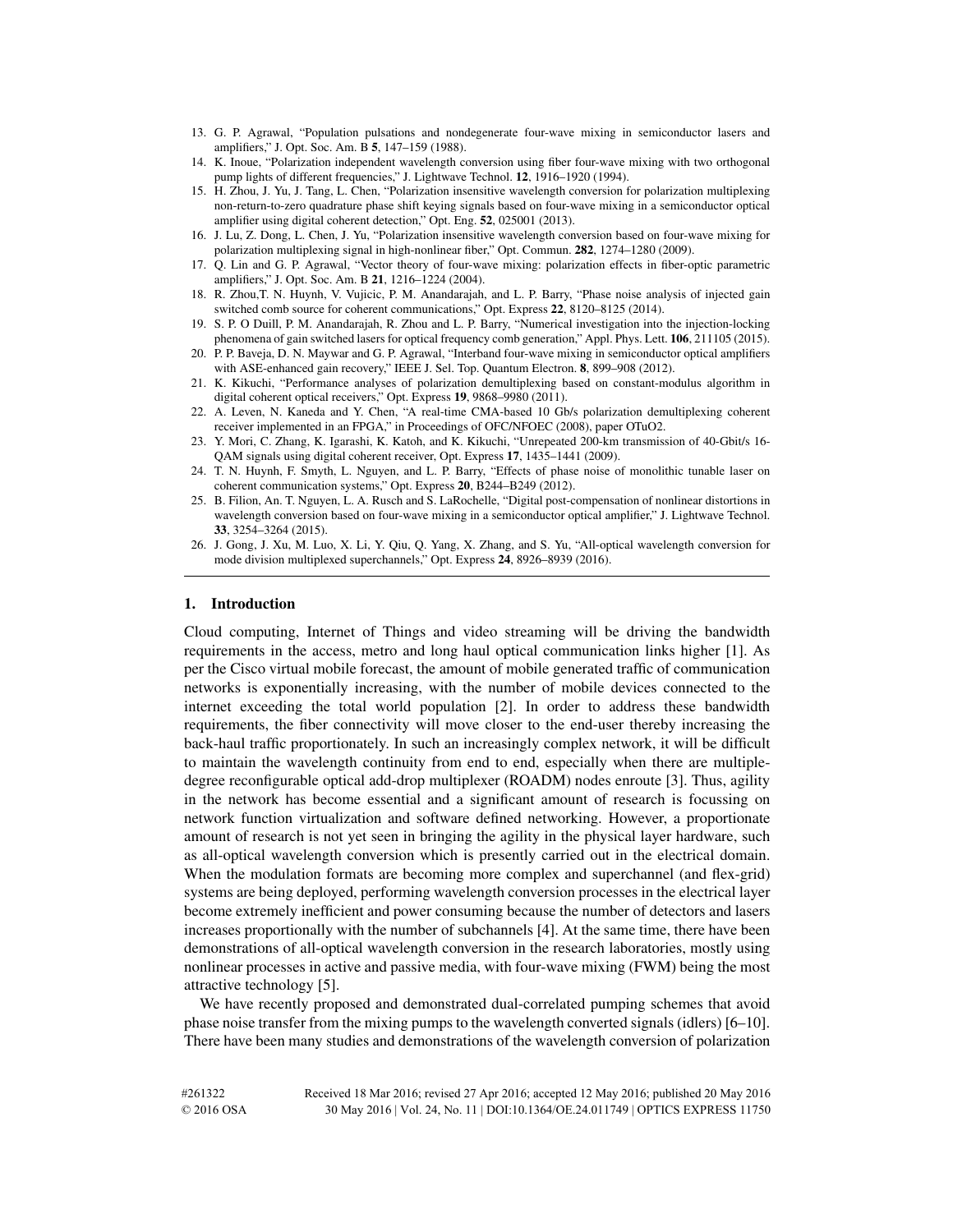multiplexed and multi-channel signals in nonlinear fibers, [11] being the most recent. In this work, we study the vector theory of dual pump non-degenerate FWM in the nonlinear SOAs and verify the same experimentally for the first time, to the best of our knowledge. We use this to design a polarization insensitive all-optical wavelength converter using FWM and demonstrate the wavelength conversion of single-polarization (SP) and polarization-multiplexed (PM) signals. We demonstrate the wavelength conversion of SP and PM quadrature phase shift keyed (QPSK) and 16-quadrature amplitude modulated (QAM) data at a baud rate of 12.5 GBaud. We extend our investigation to demonstrate the wavelength conversion of four channel Nyquist WDM super-channel PM-QPSK signal, with all the sub-channels operating at a baud rate of 12.5 GBaud.

This paper is organized as follows: in section 2, we discuss the vector theory of FWM in an SOA and provide an experimental validation. In section 3, we use the vector theory of FWM to design an experimental system for the demonstration of polarization insensitive wavelength conversion of PM signals. In section 4, we discuss the results of the wavelength conversion of PM-QPSK, PM-16QAM and four channel Nyquist WDM super-channel, modulated with PM-QPSK signals. We show in appendix A that the use of parallel pumps is preferred over orthogonally polarized pumps for achieving polarization insensitive wavelength conversion of PM signals because it is easier to achieve unitary matrix transformation using parallel pumps.

## **2. Theory and validation**

Consider a non-degenerate FWM process where three frequencies (two pumps and a signal) mix in a nonlinear medium to generate new frequencies (referred to as idlers). The vector representation of the mixing frequencies are shown in Fig. 1(a). We initially consider linearly polarized pumps orthogonal to each other, and a linearly polarized signal at an arbitrary polarization angle with respect to the pumps. The spectral respresentation of such a general FWM scheme is given in Fig. 1(b), showing one of the generated idlers.



Fig. 1. (a) Vector representation of mixing frequencies, (b) Spectral representation of the mixing frequencies and the generated frequency.

The electric field vectors of the two mixing pumps ( $\overrightarrow{E}_{p1}$  and  $\overrightarrow{E}_{p2}$ ) and the signal ( $\overrightarrow{E}_{s}$ ) are given by,

$$
\overrightarrow{E}_{p1} = A_{p1} \exp(j(\omega_{p1}t - \phi_{p1}))\hat{a}_x, \qquad (1)
$$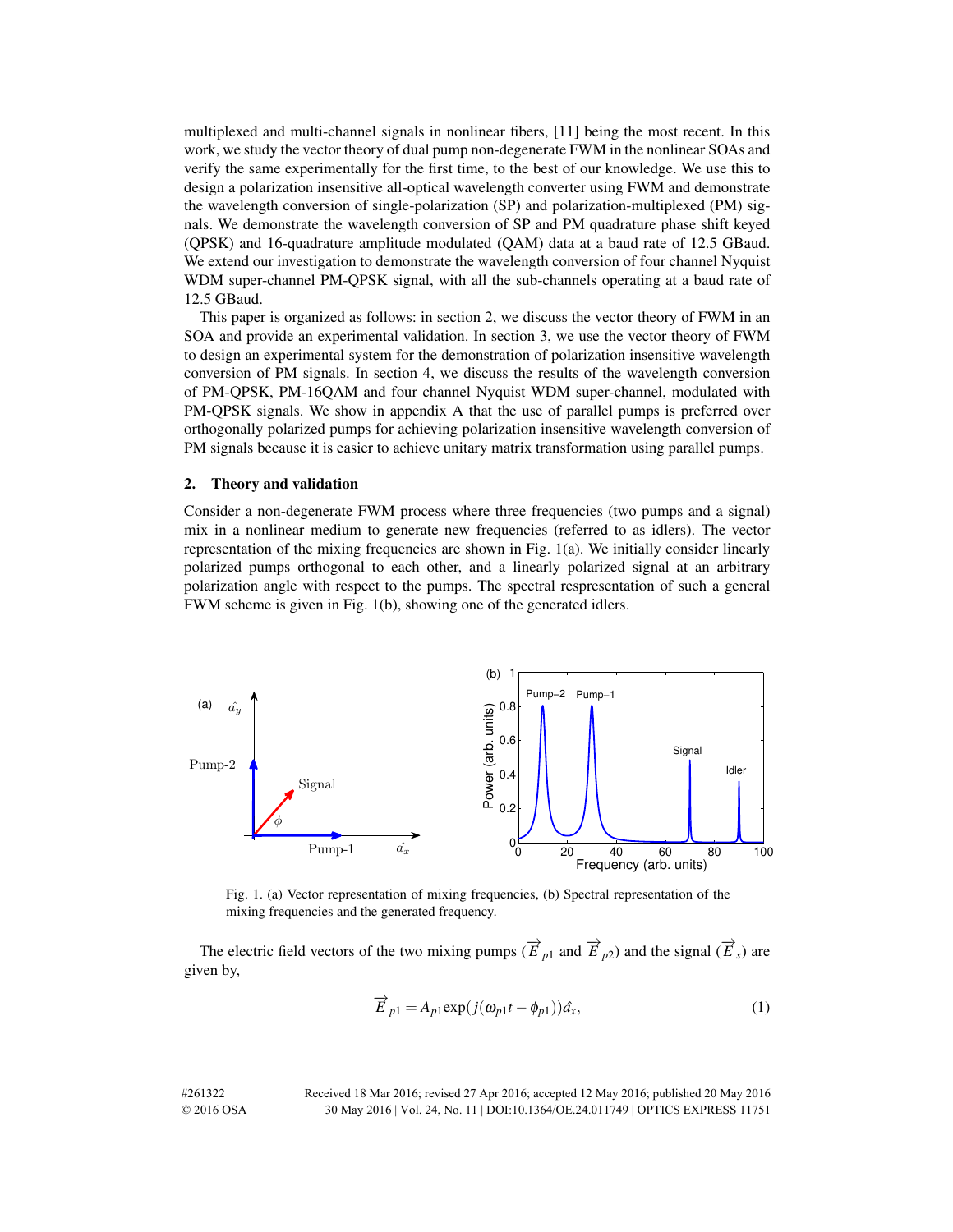$$
\overrightarrow{E}_{p2} = A_{p2} \exp(j(\omega_{p2}t - \phi_{p2}))\hat{a}_y, \tag{2}
$$

$$
\overrightarrow{E}_s = A_s \exp(j(\omega_s t - \phi_s)) [\cos(\phi) \hat{a}_x + \sin(\phi) \hat{a}_y], \tag{3}
$$

where  $A_{p1}$ ,  $A_{p2}$  and  $A_s$  are the amplitudes,  $\omega_{p1}$ ,  $\omega_{p2}$  and  $\omega_s$  are the frequencies,  $\phi_{p1}$ ,  $\phi_{p2}$ ,  $\phi_s$  are the phases of the pump-1, pump-2 and the signal respectively;  $\phi$  represents the angle between the signal polarization direction and  $\hat{a}_x$ . Since the polarisation dependent gain of the SOA used is less than 1 dB [12], we assume that the SOA is polarisation independent. Phase noise transfer free wavelength conversion for phase modulated data can be achieved for the idlers corresponding to frequencies  $\omega_{p1} - \omega_{p2} + \omega_s$  and  $\omega_{p2} - \omega_{p1} + \omega_s$ , when the two pumps have correlated phase noise [6]. Of the two idler frequencies, we choose to analyze the polarization preserving properties of idler at frequency  $\omega_{p1} - \omega_{p2} + \omega_s$ .

The FWM process in an SOA has been explained by the formation of gain gratings and the scattering of one of the mixing frequencies from these gratings [13]. In such a scenario,  $\omega_i$  under consideration is generated from two gratings formed between, (a)  $\omega_{p1}$  and  $\omega_{p2}$  and, (b)  $\omega_s$  and  $\omega_{p2}$ . Gain gratings cannot be formed when the mixing frequencies are orthogonally polarized and the strength of the grating is maximum when they are parallelly polarized [10, 13]. Thus the generated idler field can be mathematically expressed as [14–16],

$$
\overrightarrow{E}_i = \eta_1(\overrightarrow{E}_{p1} \cdot \overrightarrow{E}_{p2}^*) \overrightarrow{E}_s + \eta_2(\overrightarrow{E}_s \cdot \overrightarrow{E}_{p2}^*) \overrightarrow{E}_{p1},
$$
\n(4)

where  $\eta_1$  and  $\eta_2$  are the conversion efficiencies of the two processes that represent the strength of the two gratings. The conversion efficiencies are decided by the input power levels of the mixing frequencies and the detuning between them. The dot product of two field vectors ('.') that represents the beating operation, becomes zero when the mixing frequencies are orthogonally polarized to each other and maximum when they are parallelly polarized. Hence for the case described in Fig. 1, the first term in Eq. (4) becomes zero. Substituting Eq. (1), Eq.  $(2)$  and Eq.  $(3)$  in Eq.  $(4)$ , the idler field is given by,

$$
\overrightarrow{E}_i = \eta_2 A_s A_{p1} A_{p2}^* \exp(j(\omega_{p1} - \omega_{p2} + \omega_s)t - (\phi_{p1} - \phi_{p2} + \phi_s))\sin(\phi)\hat{a}_x.
$$
 (5)

It is observed that  $\overrightarrow{E}_i$  is maximum when the angle,  $\phi$ , is 90 degrees, which is when  $\overrightarrow{E}_s$  is parallel to  $\overrightarrow{E}_{p2}$ . When  $\phi$  is 0 degrees, the  $\overrightarrow{E}_i$  becomes minimum because  $\overrightarrow{E}_s$  is orthogonal to  $\overrightarrow{E}_{p2}$  and does not lead to the formation of a grating that scatters the pump,  $\overrightarrow{E}_{p1}$ , to the frequency  $\omega_i$ . It can also be observed that the generated idler is parallel to  $\overrightarrow{E}_{p1}$ , which is along  $\hat{a}_x$  direction thereby satisfying the conservation of momentum [17].

## *2.1. Experimental validation*

The experimental setup for validating the theory is given in Fig. 2. Two pump frequencies from an optical frequency comb [18, 19], 120 GHz apart are amplified using an Erbium doped fiber amplifier (EDFA), filtered using two ports in the wavelength selective switch (WSS, waveshaper 4000s) and combined using a polarization beam splitter (PBS). Polarization controllers (PC) are used to maximize the output from the PBS, thereby making the two pumps orthogonally polarized. The orthogonal pumps are then combined with the signal derived from an external cavity laser (ECL) in a 3 dB coupler. The polarization state of the signal is adjusted using a PC to align its polarization with that of the two pumps (one at a time) for the analysis. These three frequencies undergo FWM in the nonlinear SOA (SOA-XN-OEC-1550) and the output is analyzed in an optical spectrum analyzer (OSA). The total input power of the pump wavelengths to the SOA is 0 dBm and the signal power at the input of the SOA is -10 dBm [20].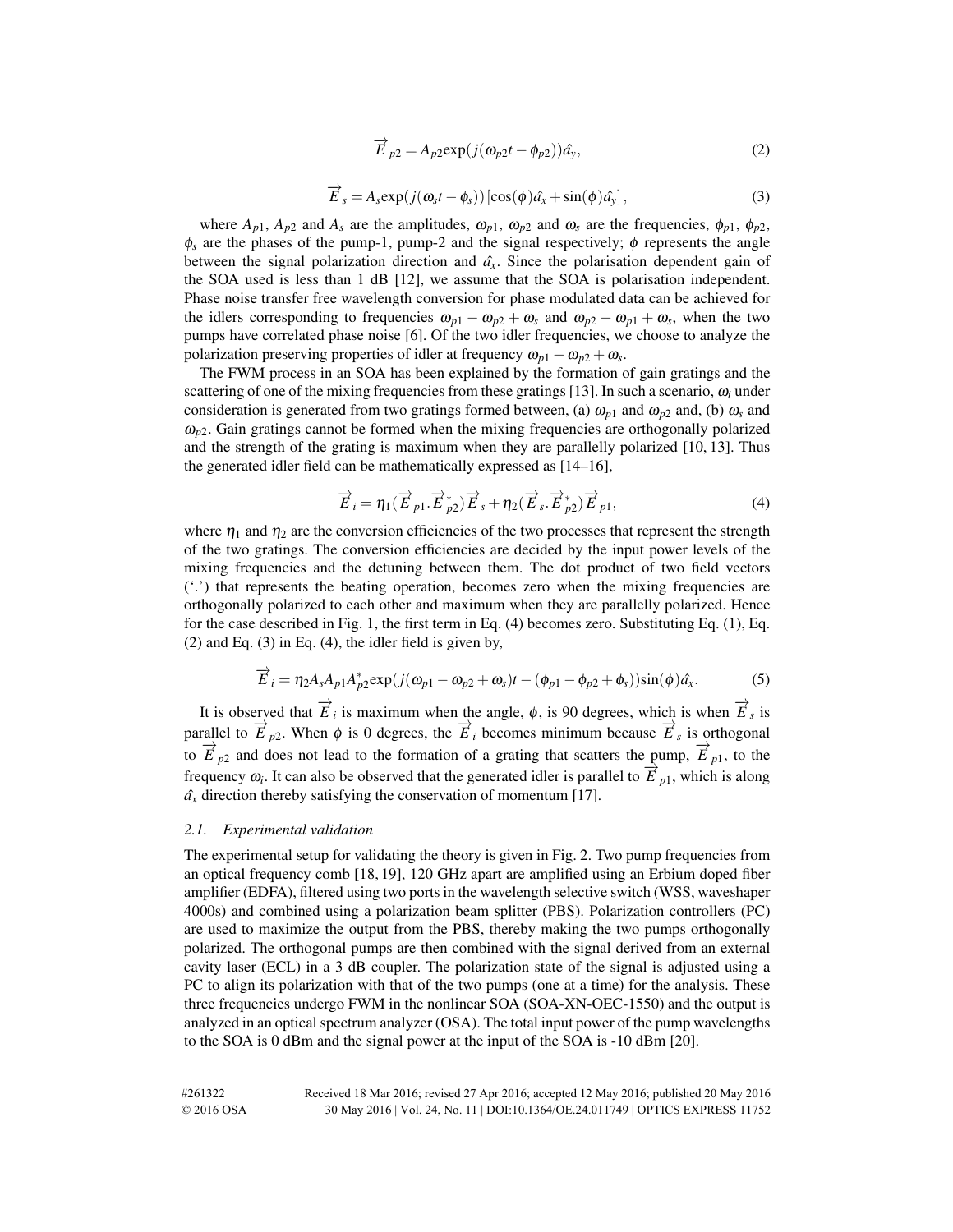

Fig. 2. Schematic of the experimental setup for validating the vector theory of FWM in SOA.

We consider two cases, (a) when the signal is perpendicular to pump-2 ( $\phi = 0^0$ ) and (b) when the signal is parellel to pump-2 ( $\phi = 90^0$ ). The output spectrum corresponding to these cases are shown in Fig. 3(a) and 3(b) respectively. The idlers, pumps and the signal are numbered and marked in the figure.



Fig. 3. (Case-a)Spectrum at the output of SOA when the signal polarization is parallel to that of the pump-1, (Case-b)Spectrum at the output of SOA when the signal polarization is parallel to that of the pump-2.

We now analyze the frequencies of the idlers that are generated, use the principle of conservation of energy to understand the mixing processes that generate each idler and list them in Table. 1. The possible frequencies of the idlers produced by the mixing of different frequencies are represented by  $\omega_{i1/2/3}$ ... The frequencies of the two pumps are,  $\omega_{p2} = 193.315$ THz and  $\omega_{p1}$  = 193.43 THz; while that of the signal is  $\omega_s$  = 193.82 THz. The idlers generated in our experiments are indicated as ticks and those which are not generated are marked as crosses in the Table 1.

From Fig. 3(a) and 3(b), it can be observed that though the pumps were adjusted to be orthogonal, the frequencies,  $\omega_{i3}$  and  $\omega_{i4}$  generated due to the beat between  $\omega_{p1}$  and  $\omega_{p2}$ , have non-zero power levels, implying that the two pumps are not completely orthogonal to each other. From Fig. 3(a), Fig. 3(b), Table. 1 and the frequencies of the generated idlers, the following conclusions can be made.

- 2.1.1. Case-a  $(\phi = 0^0)$ 
	- Generation of frequencies of the idlers at  $\omega_{i2}$  and  $\omega_{i6}$ , show that signal and the pump-1 are parallel to each other. It can also be inferred that the signal polarization is perpendicular to that of the pump-2 because there are no idlers generated due to the beat between the signal and pump-2.
	- It can also be inferred that the idler frequency  $-\omega_{i5}$  generated due to the beat between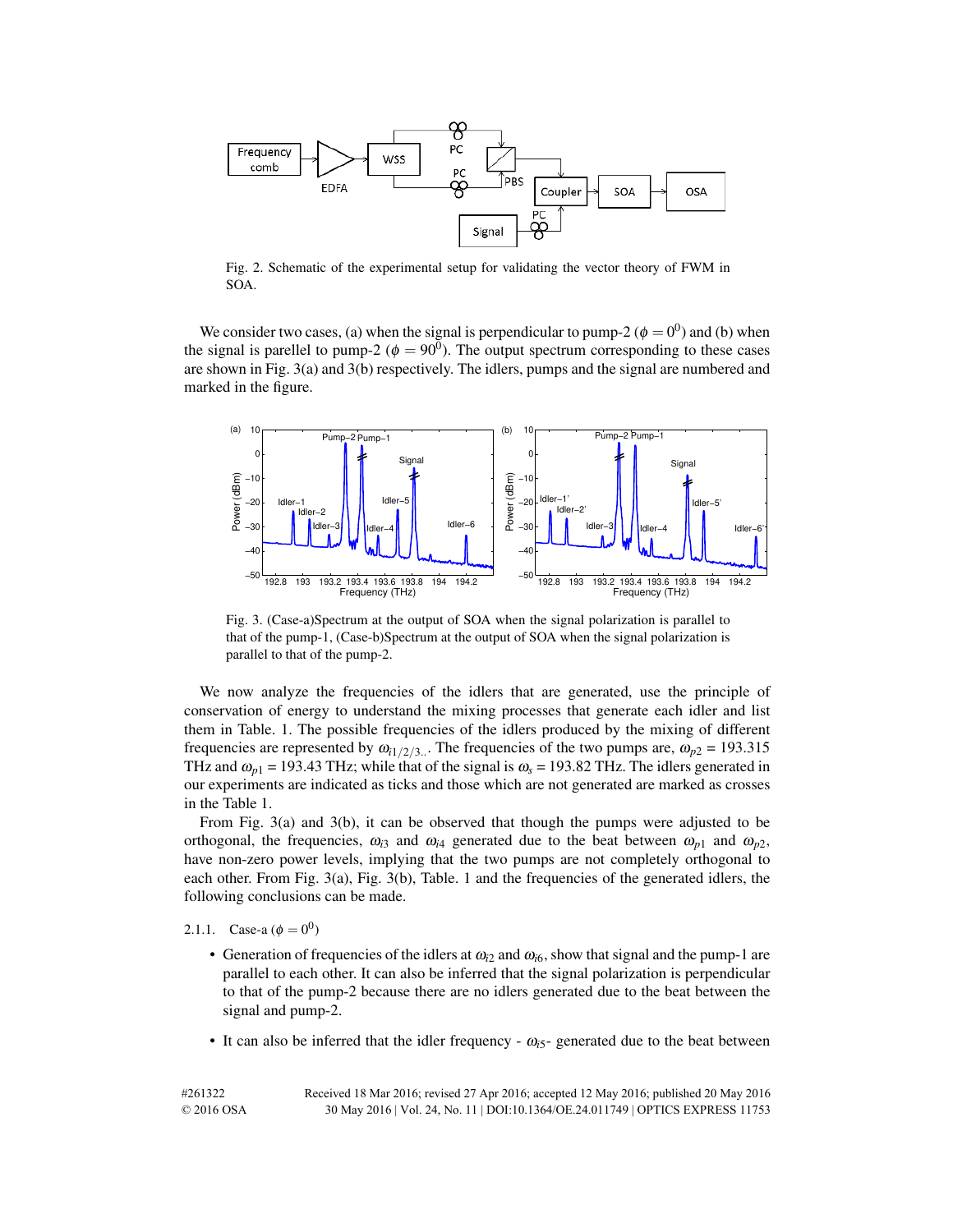Table 1. Frequencies of the idlers generated by different FWM processes. The frequencies generated in our experiments for the cases, (a)  $\phi = 0^0$  where the signal is co-polarised with the pump1, and (b)  $\phi = 90^0$ , where the signal is co-polarised with pump-2, are indicated as ticks. The FWM frequencies that are beating to generate a grating are given in red and the frequency that is diffracted by this beat frequency is given in black in column two.

| Idler                           | Mixing frequencies                        | Frequency (THz) | Case-a ( $\phi = 0^0$ ) | Case-b ( $\phi = 90^0$ ) |
|---------------------------------|-------------------------------------------|-----------------|-------------------------|--------------------------|
| $\omega_{i1}$                   | $\omega_{p2}+\omega_{p2}-\omega_{i5}$     | 192.93          |                         | $\times$                 |
| $\omega_{i2}$                   | $\omega_{p1} + \omega_{p1} - \omega_s$    | 193.05          |                         | $\times$                 |
| $\omega_{i3}$                   | $\omega_{p2} + \omega_{p2} - \omega_{p1}$ | 193.19          | X                       | $\times$                 |
| $\omega_{i4}$                   | $\omega_{p1} + \omega_{p1} - \omega_{p2}$ | 193.56          | $\times$                | $\times$                 |
| $\omega_{i5}$                   | $\omega_s - \omega_{p1} + \omega_{p2}$    | 193.7           |                         | $\times$                 |
| $\omega_{i6}$                   | $\omega_s + \omega_s - \omega_{p1}$       | 194.2           |                         | $\times$                 |
| $\omega'_{i1}$                  | $\omega_{p2} + \omega_{p2} - \omega_s$    | 192.81          | $\times$                |                          |
| $\omega_{i2}$                   | $\omega_{p1} + \omega_{p1} - \omega_{i5}$ | 192.93          | $\times$                |                          |
| $\omega_{i5}^{\prime}/\omega_i$ | $\omega_s - \omega_{p2} + \omega_{p1}$    | 193.94          | X                       |                          |
| $\omega'_{i6}$                  | $\omega_s + \omega_s - \omega_{p2}$       | 194.32          | $\times$                |                          |

 $\omega_s$  and  $\omega_{p1}$ - is parallel to  $\omega_{p2}$ . This is because of the generation of  $\omega_{i1}$ , due to the beat between  $\omega_{i5}$  and  $\omega_{p2}$ . Also, no other idler components are generated due to the beat between  $\omega_{i5}$  and  $\omega_{p1}$ , thereby validating Eq. (5).

2.1.2. Case-b ( $\phi = 90^0$ )

To cross-verify, we rotate the polarization of the signal such that it is parallel to pump-2, and analyze the generated idlers.

- Generation of idlers corresponding to frequencies  $\omega'_{i1}$  and  $\omega'_{i6}$ , show that signal and the pump-2 are parallel to each other. It can also be inferred that the signal and the pump-1 are orthogonal to each other because there are no idlers generated due to the beat between signal and the pump-1.
- It can be observed that the idler frequency of interest,  $\omega'_{i5}$  and the pump-1 are parallel to each other, because only the beat between  $\omega_{p1}$  and  $\omega'_{i5}$  leads to the generation of the idler at  $\omega_{i2}'$ .

We analyzed the vector theory for different scenarios and we next show that the use of parallelly polarized pumps are best suited for the polarization insensitive wavelength conversion of PM signals.

### *2.2. Vector theory for polarization-multiplexed signal*

Consider non-degenerate FWM of two pumps and a signal, with the co-polarized pumps, as indicated in Fig. 4(a). The signal consists of two orthogonally polarized fields, which are at an arbitrary angle  $\phi$ , with respect to the pumps, as shown in Fig. 4(a).

The electric field corresponding to the mixing frequencies are given by,

$$
\overrightarrow{E}_{p1} = A_{p1} \exp(j(\omega_{p1}t - \phi_{p1}))\hat{a}_x, \tag{6}
$$

$$
\overrightarrow{E}_{p2} = A_{p2} \exp(j(\omega_{p2}t - \phi_{p2}))\hat{a}_x, \tag{7}
$$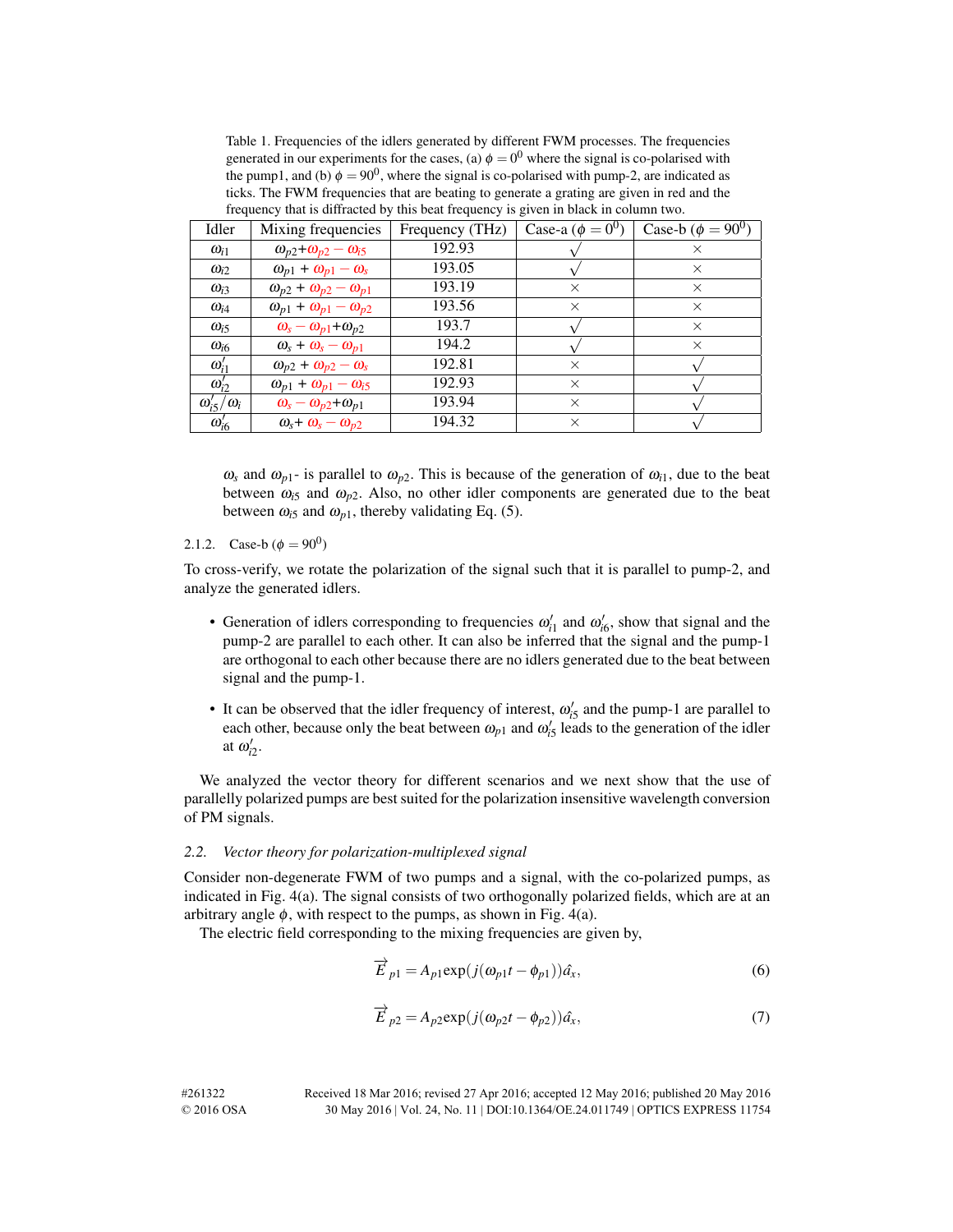

Fig. 4. Vector representation of mixing frequencies when the signal is polarization multiplexed and the pumps are (a) parallelly polarized, (b) orthogonally polarized .

$$
\overrightarrow{E}_s = \exp(j(\omega_s t - \phi_s))[(A_{s-1}\cos(\phi) + A_{s-2}\cos(90 + \phi))] \hat{a}_x + \exp(j(\omega_s t - \phi_s)) [A_{s-1}\sin(\phi) + A_{s-2}\cos(\phi)] \hat{a}_y,
$$
\n(8)

where *As*−<sup>1</sup> and *As*−<sup>2</sup> represent the amplitudes of the orthogonal components of the signal. We now analyze the idler generated at a frequency of  $\omega_i = \omega_{p1} - \omega_{p2} + \omega_s$  given in Eq. (4). There are two FWM processes/beatings occuring here as well, with the FWM beat between the two pumps becoming non-zero because they are parallel to each other. Hence the idler field is given by,

$$
\overrightarrow{E}_i = A_{p1}A_{p2}^*A_s \exp(j(\omega_{p1} - \omega_{p2} + \omega_s)t - (\phi_{p1} - \phi_{p2} + \phi_s))(\eta_1 + \eta_2) \n[A_{s-1}\cos(\phi) + A_{s-2}\cos(90 + \phi)]\hat{a}_x \n+ \eta_1 A_{p1}A_{p2}^*A_s \exp(j(\omega_{p1} - \omega_{p2} + \omega_s)t - (\phi_{p1} - \phi_{p2} + \phi_s)) \n[A_{s-1}\sin(\phi) + A_{s-2}\cos(\phi)]\hat{a}_y.
$$
\n(9)

When the angle,  $\phi$ , becomes 90 degrees,  $A_{s-1}$  component becomes maximum in the  $\hat{a}_y$ direction. At the same time,  $A_{s-2}$  component becomes maximum in the  $\hat{a}_x$  direction. When the angle,  $\phi$ , becomes 0 degrees,  $A_{s-1}$  becomes maximum in the  $\hat{a}_x$  direction and  $A_{s-2}$  becomes maximum in the  $\hat{a}_y$  direction. At all other angles, a mix of components of both the polarizations of the signal appear in the  $\hat{a}_x$  and  $\hat{a}_y$  directions. Representing the electric field of the idler as,  $E_i = A_{i-1}\hat{a}_x + A_{i-2}\hat{a}_y$ , where  $A_{i-1}$  and  $A_{i-2}$  are the orthogonal components of the idler and assuming  $|\eta_1| >> |\eta_2|$ , Eq. (9) can be written as,

$$
\begin{bmatrix} A_{i-1} \\ A_{i-2} \end{bmatrix} = \eta_1 A_{p1} A_{p2}^* A_s \exp(j(\omega_{p1} - \omega_{p2} + \omega_s)t - (\phi_{p1} - \phi_{p2} + \phi_s))
$$

$$
\begin{bmatrix} \cos(\phi) & -\sin(\phi) \\ \sin(\phi) & \cos(\phi) \end{bmatrix} \begin{bmatrix} A_{s-1} \\ A_{s-2} \end{bmatrix} .
$$
(10)

It can be observed from Eq. (10) that this matrix transformation is unitary, thus the idler polarizations can always be demultiplexed in the coherent receiver using a polarizationdemultiplexing algorithm [21]. If the reference directions for  $\hat{a}_x$  and  $\hat{a}_y$  are along the directions of *As*−<sup>1</sup> and *As*−<sup>2</sup> respectively, it can be observed that the generated idler components (*Ai*−<sup>1</sup> and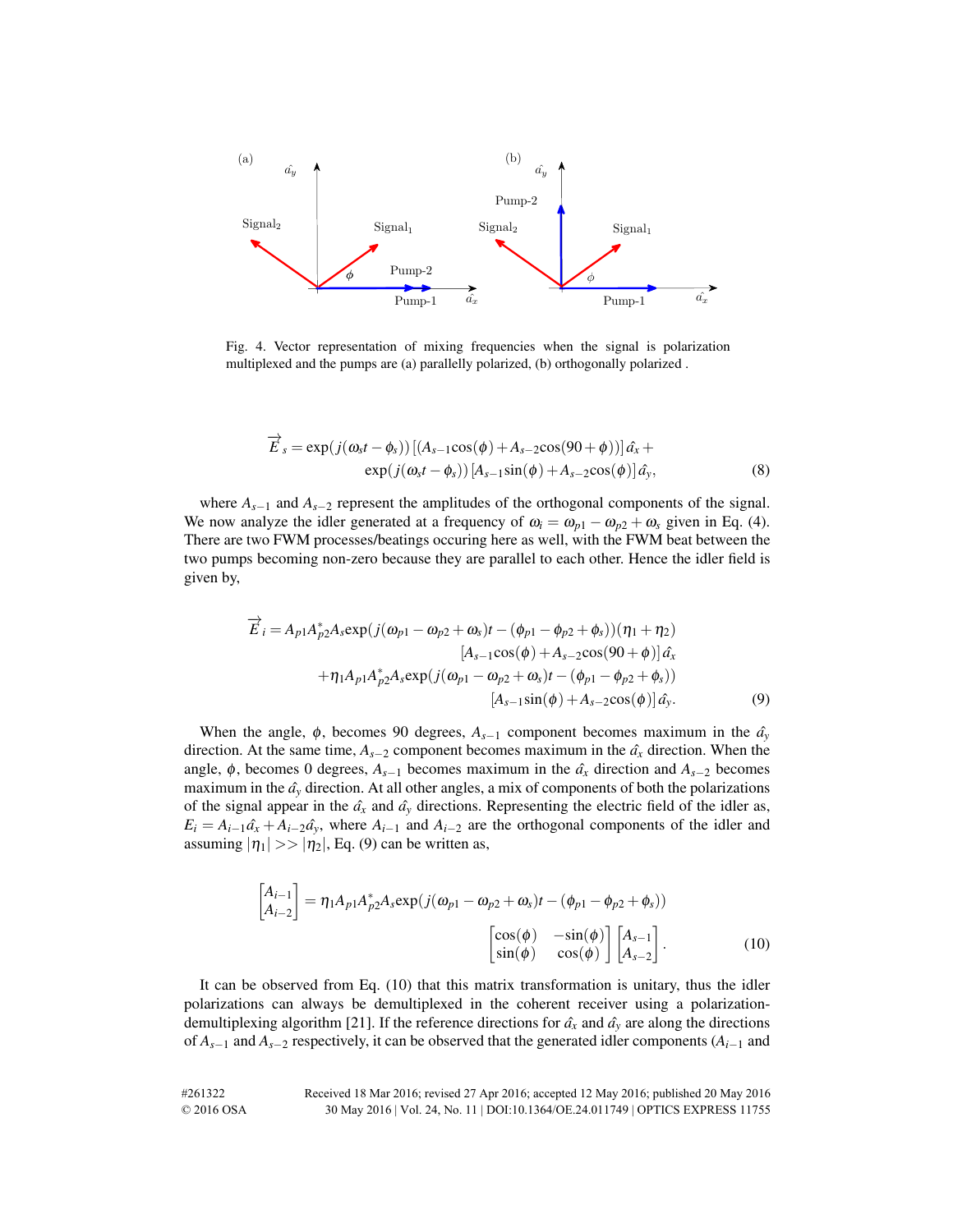$A_{i-2}$ ) have the same polarizations as that of the signal. The assumption that  $|\eta_1| >> |\eta_2|$  is valid because we chose the frequencies of the pumps and the signal such that the detuning between the two pumps are smaller than the detuning between the signal and any of the two pumps [6]. This can be physically interpreted as the beating of two co-polarized pumps thereby creating a gain and refractive index modulation with a frequency corresponding to the detuning between them, which then scatters the data-modulated signal light irrespective of its polarization state. It must be noted that this analysis considers only the FWM process and ignores the distortions such as polarization dependent loss/gain introduced by the nonlinear medium which could result in different  $\eta_1$  along the orthogonal directions.

The approach outlined in this paper differs from the traditional methods that uses orthogonally polarized pumps to achieve polarization insensitive wavelength conversion [14, 15], vector representation of which is given in Fig. 4(b). We show in the appendix A that it is easier to achieve unitary transformation using parallely polarized pumps rather than orthogonally polarized pumps. The corresponding idler also has phase noise preserving properties [6].

# **3. Experimental setup for the wavelength conversion of polarization multiplexed signals**

The schematic of the experimental setup is given in Fig. 5. Two pumps from two independent lasers are passed through PC, combined using a 3 dB coupler (coupler) and passed through the slow/fast axis of PBS to ensure that both the pumps are parallelly polarized. The co-polarized pumps are then amplified and coupled with a modulated signal and passed through a nonlinear SOA to undergo FWM. The SOA is operated at 500 mA and the total input power of the two pumps are 0 dBm and the input signal power is -10 dBm for the best conversion efficiency [20]. For these operating conditions, we achieve a conversion efficiency (defined as the ratio of output idler power to the input signal power) of  $\sim 100\%$  for a detuning of upto 3 nm between the two pumps. The electrical pseudo-random binary sequence (PRBS) signals are generated using an arbitrary waveform generator operating at 25 GSa/s, thereby giving 2 Sa/symbol for signals at 12.5 GBaud. These two electrical PRBS signals are amplified using a radio frequency (RF) amplifier (Amp.) to drive an IQ modulator. The output from the modulator is split and further combined using two PBCs, one arm of which is delayed to emulate PM signals. It is ensured that the two arms of the PM emulator have identical losses. The frequencies of the two pumps, the signal and the wavelength converted idler is similar to Fig. 3. The linewidth of the lasers used as pumps and signals are ∼ 100 kHz and a few tens of kHz respectively. The optical channels used for generating the Nyquist WDM superchannel are obtained from a gain-switched laser comb source (GSCS) with a free spectral range (FSR) of 20 GHz and amplified by an EDFA [18,19]. Matched root raised cosine filters with a roll of factor of  $0.1\%$  is used at the transmitter and the receiver in case of Nyquist signaling.

The output from the SOA is filtered for analysis using a bandwidth tunable bandpass filter. The OSNR of the signal/idler is changed by coupling amplified spontaneous emission (ASE) from an EDFA that is passed through a broadband filter (bandwidth of which is 1 nm for single channel signals and 5 nm for Nyquist WDM channels). The signal/idler that is combined with the ASE is then passed to a coupler. One output from the coupler is given to the OSA for analysing the OSNR and the second output is given to the polarization diversity coherent receiver, the input power to which is kept constant. The output of the coherent receiver is given to a real time oscilloscope (RTO) where the signals are captured at 50 GSa/s and analyzed offline. The offline digital signal processing (DSP) includes constant modulus algorithm (CMA) based polarization demultiplexing (multimodulus algorithm (MMA) for multi level 16QAM signals) [21, 22], peridogram based frequency offset estimation [23], decision directed phase noise estimation and training symbol based synchronization [24]. No optical filtering is used for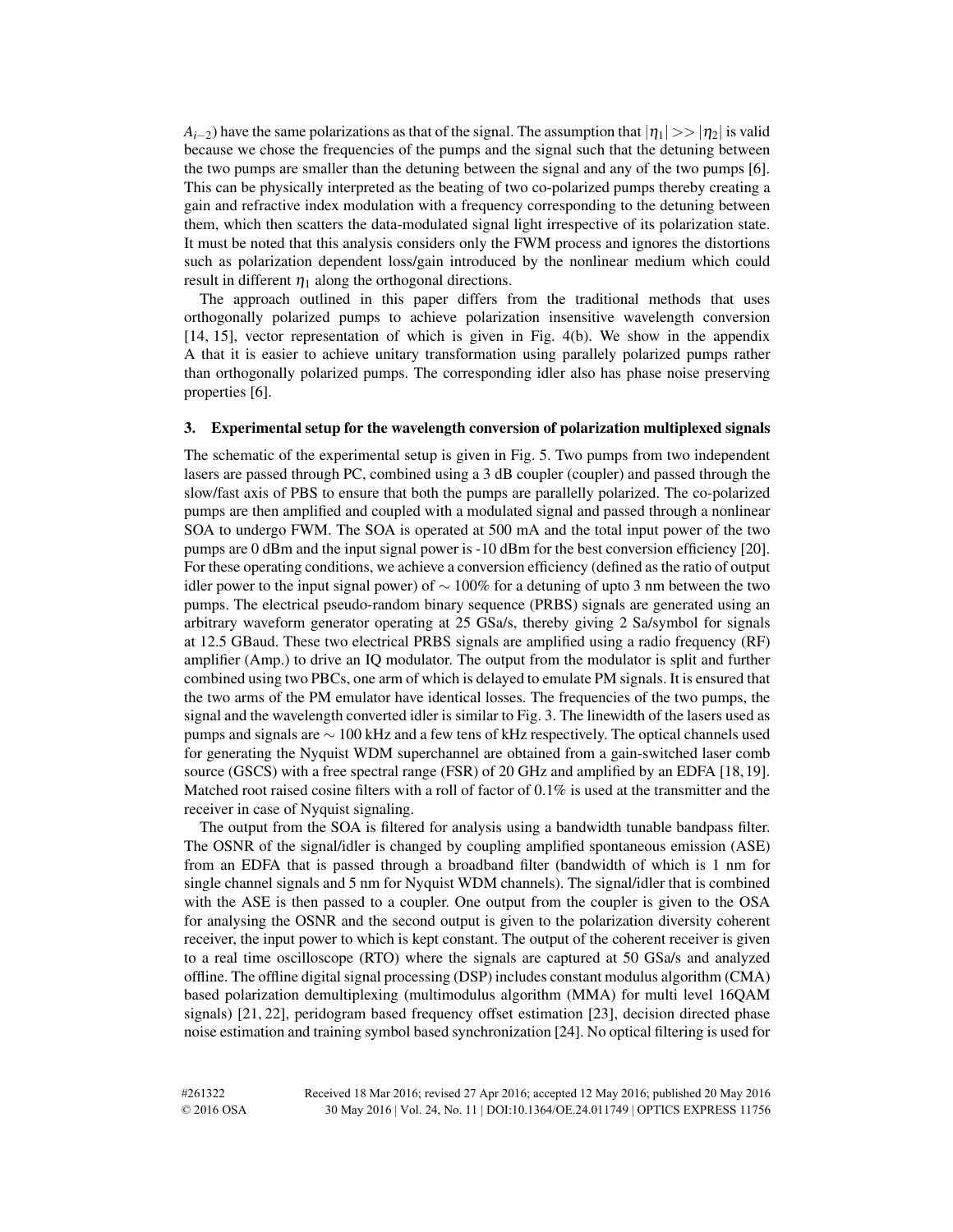demodulating the Nyquist WDM channels and they are selected by tuning the local oscillator to the desired sub-channel of the Nyquist super-channel.



Fig. 5. Schematic of the experimental setup for the demonstration of the wavelength conversion of polarization multiplexed signals.

## **4. Experimental results**

The results of the wavelength conversion of PM-QPSK signals at 12.5 GBaud, with a total bit rate of 50 Gbps are given in Fig. 6. It can be observed from the BER measurements as a function of OSNR (measured at a reference bandwidth of 0.1 nm) that there is no OSNR penalty between the BER values of the input signal (b2b), signal at the SOA output (asoa) and the wavelength converted signal (wc). The OSNR required to obtain a BER of 1e-5 is approximately 17.5 dB for PM-QPSK signals. Although not shown here, the wavelength conversion of SP-QPSK signals is also carried out without any penalty with respect to the BER values of the signal at the input and output of the SOA. In this case, we found that the required OSNR is 15 dB to achieve a BER of 1e-5.

The results of the wavelength conversion of SP and PM-16QAM signals at 12.5 GBaud, with a total bit rate of 50 Gbps and 100 Gps respectively, are given in Fig. 7 and Fig. 8 respectively. It can be observed from the BER measurements as a function of OSNR, measured at a reference bandwidth of 0.1 nm, that there is an OSNR penalty of  $\lt 2$  dB between the input signal and the signal at the output for BER values lower than 1e-3. This is due to the nonlinear distortions/gain introduced by the SOA. It can be compensated by increasing the pump to signal power ratio, which in-turn will reduce the OSNR of the output wavelength converted signal [25]. There is an additional OSNR penalty of  $<$  2 dB between the the wavelength converted signal and the signal at the output of the SOA also for BER values lower than 1e-3. This is due to the penalty contributions from the signal in addition to the nonlinear distortions introduced by the SOA on the wavelength converted signal. It must be noted that the straight lines in the BER curves are given as a guide to the eye and is not a fit to the data.

The optical spectrum at the input and output of the SOA for the wavelength conversion of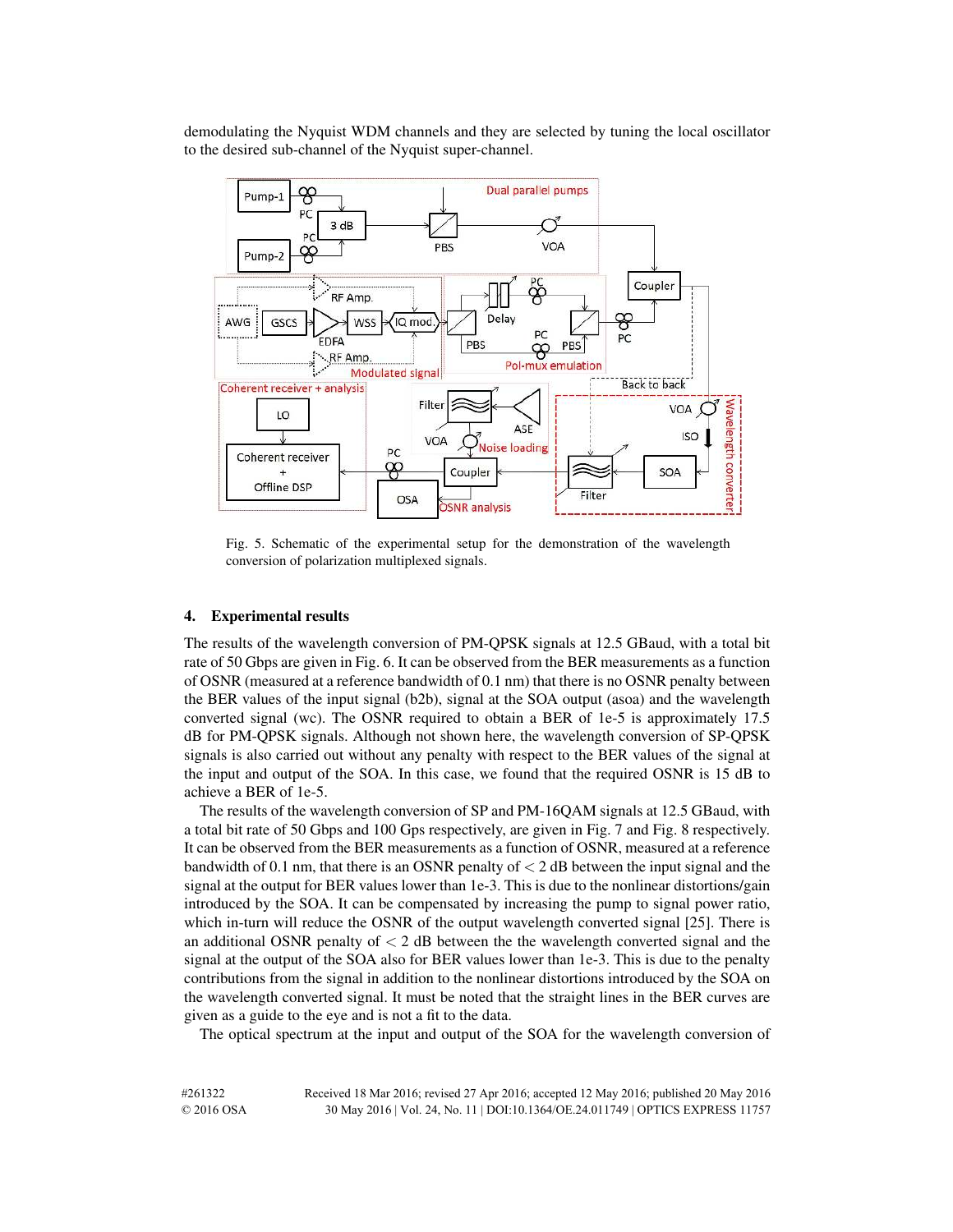

Fig. 6. BER as a function of OSNR for the input signal (b2b), signal after SOA (asoa) and the wavelength converted signal (wc) for polarization-multiplexed QPSK signal at 12.5 GBaud.



Fig. 7. BER as a function of OSNR for the input signal (b2b), signal after SOA (asoa) and the wavelength converted signal (wc) for single polarization 16-QAM signal at 12.5 GBaud.

12.5 GBaud four channel Nyquist PM-QPSK superchannel are shown in Fig. 9.

The results of the wavelength conversion of the four channel Nyquist WDM super-channel modulated with PM-QPSK signals at 12.5 GBaud, separated by 20 GHz at a total bit rate of 200 Gbps, are given in Fig. 10. As in the case of PM-16QAM data, it is observed from the BER measurements as a function of OSNR, measured at a reference bandwidth of 0.1 nm, that there is a maximum OSNR penalty of  $\leq 2$  dB between the input signal and the signal at the output for BER values lower than 1e-3. Similarly, there is an additional OSNR penalty of  $<$  2 dB between the wavelength converted signal and the signal at the output of the SOA, for BER values lower than 1e-3. This is believed to be due to the cross-gain modulation effects in the SOA [10].

It must be noted that for these BER measurements, the signal polarization at the input of the SOA was arbitrary. Thus, we have demonstrated polarization insensitive wavelength conversion of single and polarization multiplexed signals. However, there is a penalty incurred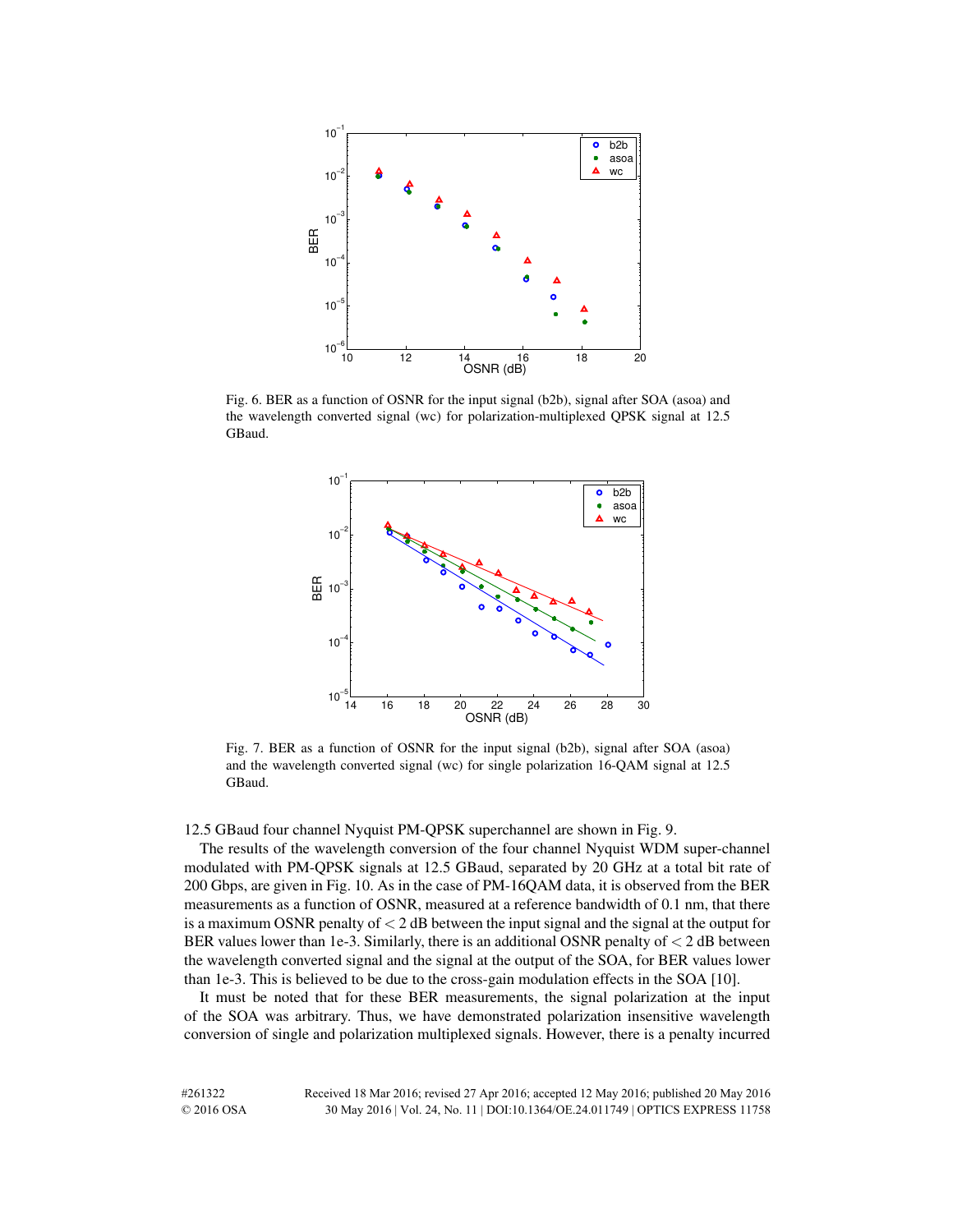

Fig. 8. BER as a function of OSNR for the input signal (b2b), signal after SOA (asoa) and the wavelength converted signal (wc) for polarization-multiplexed 16-QAM signal at 12.5 GBaud.



Fig. 9. Optical spectra at the input and output of the SOA for the wavelength conversion of 12.5 GBaud four-channel Nyquist PM-QPSK superchannel.

in the wavelength converted idler which can be mitigated by increasing the pump to signal power ratio, though this increase will lead to a decrease in the conversion efficiency and lower OSNR in the wavelength converted idler. Hence the SOA produces a trade-off between conversion efficiency and the signal quality of the wavelength converted signal, leading to a tighter operating regime with respect to the quality and power levels of the signals input to the SOA [9, 10, 25].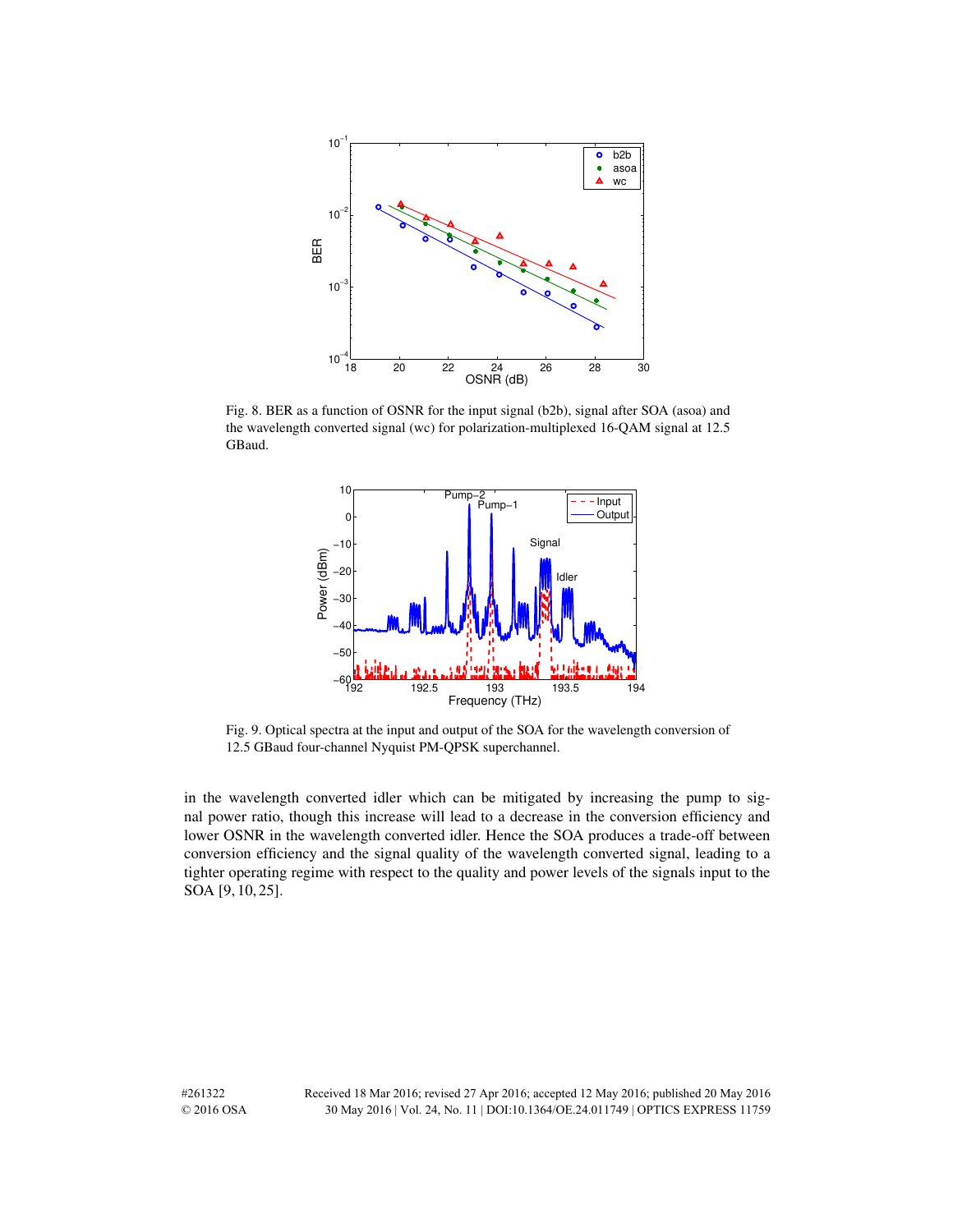

Fig. 10. BER as a function of OSNR for the input signal (b2b), signal after SOA (asoa) and the wavelength converted signal (wc) for four channel Nyquist WDM super-channel modulated with PM-QPSK signals at 12.5 GBaud.

## **5. Conclusion**

We gave the mathematical equations describing the vector theory of four-wave mixing (FWM) in a nonlinear semiconductor optical amplifier (SOA) and experimentally verified them. We demonstrate that by choosing specific idler frequencies, the transfer matrix due to wavelength conversion remains unitary and thus polarization components in the idler can be demultiplexed using the standard polarization demultiplexing algorithms. Utilizing the vector theory of FWM, we proposed and demonstrated a polarization independent scheme for the wavelength conversion of polarization multiplexed signals at 12.5 GBaud without using a polarization diversity system and with two pumps that are co-polarized to each other. We demonstrated the wavelength conversion of single and polarization multiplexed (PM) QPSK and 16QAM signals at 12.5 GBaud with a total bit rates of 25 Gbps (SP-QPSK), 50 Gbps (PM-QPSK), 50 Gbps (SP-16QAM) and 100 Gbps (PM-16QAM) respectively using the proposed scheme. We also demonstrated the wavelength conversion of four channel Nyquist WDM PM-QPSK super-channel at a total bit rate of 200 Gb/s. A maximum OSNR penalty of approximately 3 dB is observed for BER values  $\lt$ 1e-3 for the wavelength conversion of 16-QAM and PM-QPSK Nyquist WDM channels, between the wavelength converted signal and the input signal to the SOA. This is attributed to the nonlinear gain effects in the SOA. We prove that it is better to use co-polarized dual pumps compared to orthogonally polarized pumps for the all optical wavelength conversion of PM signals using FWM. Even though the vector theory is developed for SOAs, a similar analysis holds good for any nonlinear system that uses four wave mixing for wavelength conversion.

## **6. Appendix A**

Consider a non-degenerate FWM scheme where the orthogonally polarized pumps are mixing with a PM signal, as represented vectorially in Fig. 4(b). The two mixing pumps are given in Eq. (1) and Eq. (2) and the PM signal is represented in Eq. (8). Keeping the notation in section 2, the idler at  $\omega_i = \omega_{p1} - \omega_{p2} + \omega_s$  is given by,

$$
\overrightarrow{E}_i = \eta_2(\overrightarrow{E}_s \cdot \overrightarrow{E}_{p2}^*) \overrightarrow{E}_{p1},
$$
\n(11)